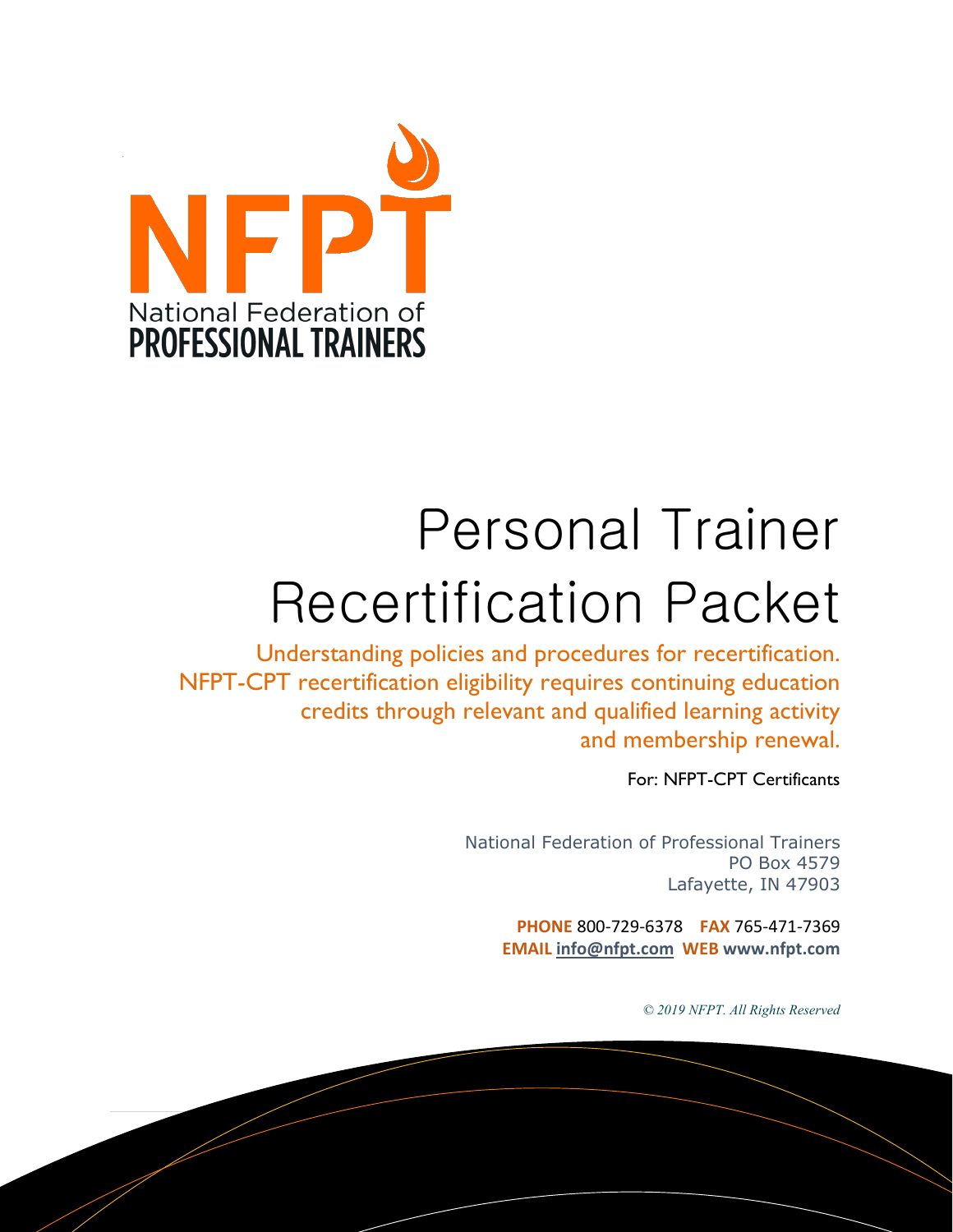# NFPT RECERTIFICATION PACKET

## **Contents**

APPENDIX A: RECERTIFICATION SUBMISSION INFORMATION **APPENDIX B: RECERTIFICATION SUBMISSION FORM**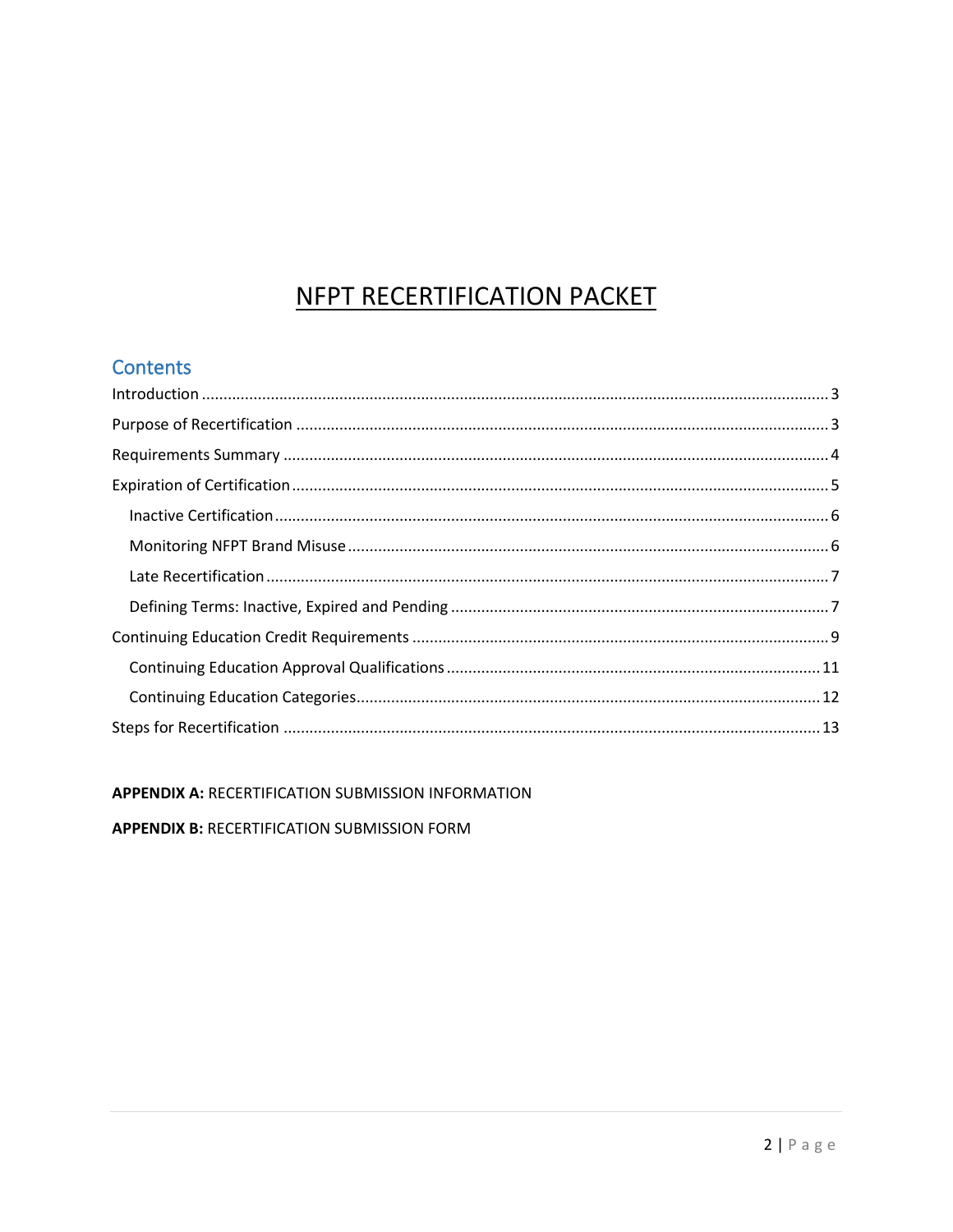## <span id="page-2-0"></span>**Introduction**

The information to follow is specific to the requirements for the recertification of your NFPT-CPT credential. This packet includes all information as it pertains to the requirements and processes for recertifying, and will be updated with any and all changes as they might occur within these requirements. A summary of this information with instruction is also available on NFPT's website at [www.nfpt.com/faq/renew-certification](http://www.nfpt.com/faq/renew-certification)

In order to maintain your NFPT-CPT credential you will recertify annually through a renewal process that includes demonstration of ongoing relevant learning. Continual professional development and learning activity is required for all industry recognized CPTs because it provides for skill set growth and maintaining relevancy in your profession.

## <span id="page-2-1"></span>Purpose of Recertification

Recertification requirements are designed to ensure that CPTs participate regularly in professional development activities in order to remain current in the health and fitness field and keep pace with a changing fitness industry. Though the foundational principles of exercise science, fitness components and the general methodologies of fitness training do not change with frequency or without new scientific discovery, it is still important to keep current with fitness industry trends and to not allow your foundational knowledge to grow stale over time.

The NFPT Certification Council requires annual recertification in order to verify continual involvement in professional development and learning by all NFPT certified fitness trainers.

By establishing an annual renewal time interval, the Council ensures that all NFPT-CPTs:

- participate in a professional development activity at least every 12 months,
- remain current in regard to developments in health, training, and recent advancements as they relate to fitness training,
- demonstrate an ongoing personal commitment to their own professional development and the health and safety of their clients, and
- are provided a consistent and conventional time interval for recertification activities.

The Certification Council has established the annual renewal time interval to achieve the goals listed above based on the constantly evolving nature of fitness industry trends. As importantly, the NFPT Certification Council recognizes a philosophy for 'use it or lose it', meaning that it is important to assure that you are actively engaging in the knowledge base of your profession (e.g. anatomy, physiology, biomechanics, training methodologies, etc.) in order that you stay 'sharp' with these foundational skills.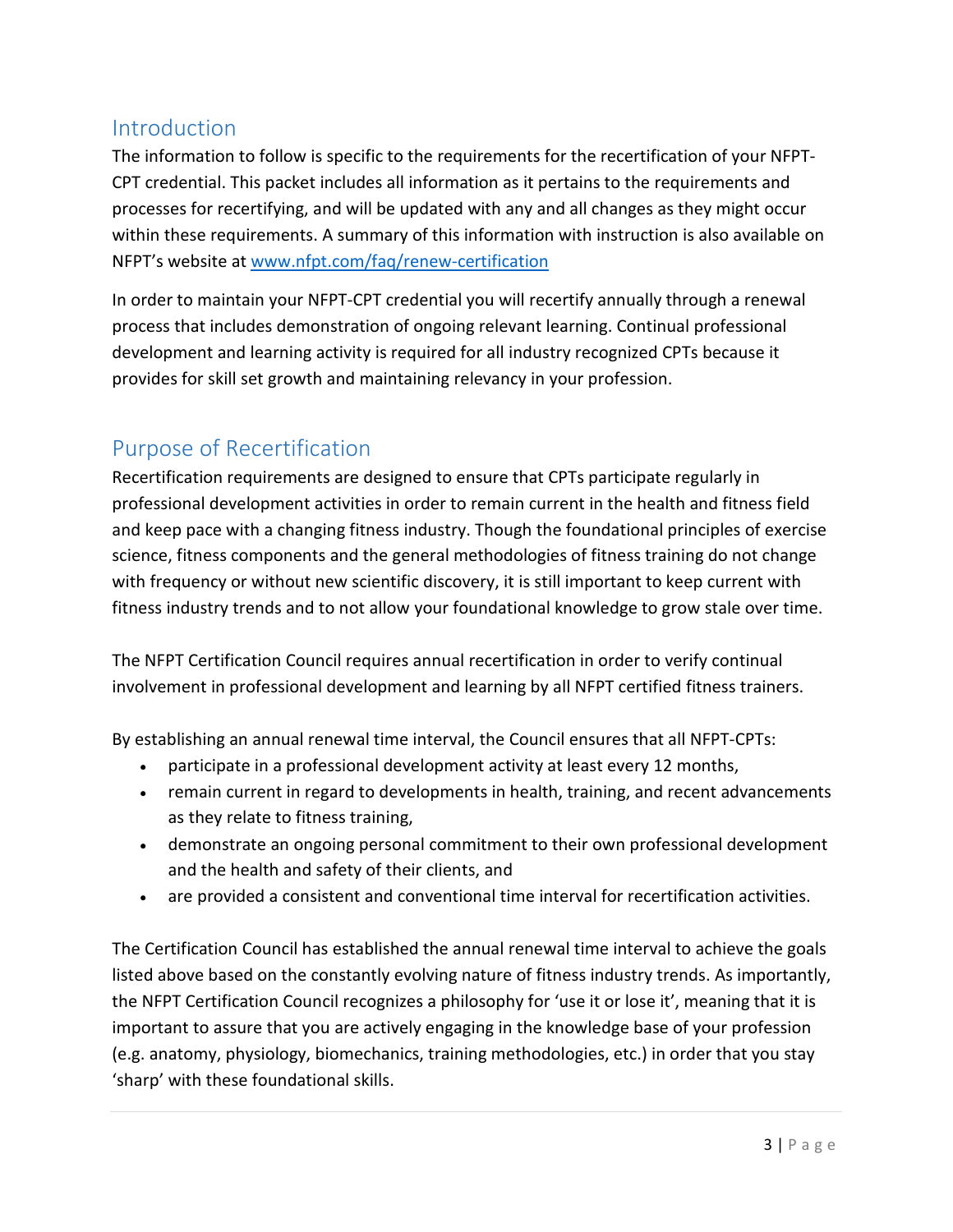## <span id="page-3-0"></span>Requirements Summary

For NFPT, specifically, you will not be required to show your participation in a related learning activity in your first year of certification; but, in the years to follow, your participation in health and fitness learning activity is necessary and part of the NFPT recertification process.

Recertification is a voluntary responsibility. You are not required to maintain your personal trainer certification; however, practicing as a personal trainer while using the NFPT-CPT credential as a qualifier for your practice, does require that you maintain your certification. Using your NFPT-CPT credential while it is expired, suspended or revoked will be grounds for disciplinary action taken by NFPT Certification against you as a violation of NFPT terms and conditions for the use of NFPT Branding, se[e www.nfpt.com/certification/terms-and-conditions.](http://www.nfpt.com/certification/terms-and-conditions) NFPT monitors the activity of its certificants as closely as possible. Please review this packet carefully to assure that you are in compliance with recertification requirements so that you may proudly display and promote your personal trainer services as a NFPT-CPT.

Your NFPT-CPT certification credential will require upkeep in two forms:

- **1. Continuing Education Credits (CECs):** credits earned through health and fitness learning activities
- **2. Annual Membership Renewal Fee (\$85):** membership fee supporting certification services

In order to be eligible to renew your certification, you must have the appropriate number of CECs required to become recertified and have no unresolved codes of conduct concerns in your personal NFPT record (see [www.nfpt.com/resources/codes-of-conduct\)](http://www.nfpt.com/resources/codes-of-conduct). Health and fitness learning activities are assigned credits (CECs) based on the type and participation time involved in the activity. There are many types, styles and methods for participating in these activities. For the purpose of applying an industry wide standard for measuring and assigning value to the activity, a unit of credit is assigned and applied. Continuing Education Credits, CECs, are the unit of measure for these activities. Also referred to, by other industry agencies, as Continuing Education Units, CEUs, these credits are applied toward your CPT credential as part of the recertification requirement. As soon as you have the number of CECs required (and no unresolved conduct history), you are eligible to renew your certification credential.

NFPT Certification requires that you start to obtain CECs in year two (2) of your certification. Starting in year two (2) of your certification, you will need to obtain 2.0 CECs each certification year cycle. Here are the steps for how the renewal cycle works immediately after you pass your NFPT-CPT certification exam: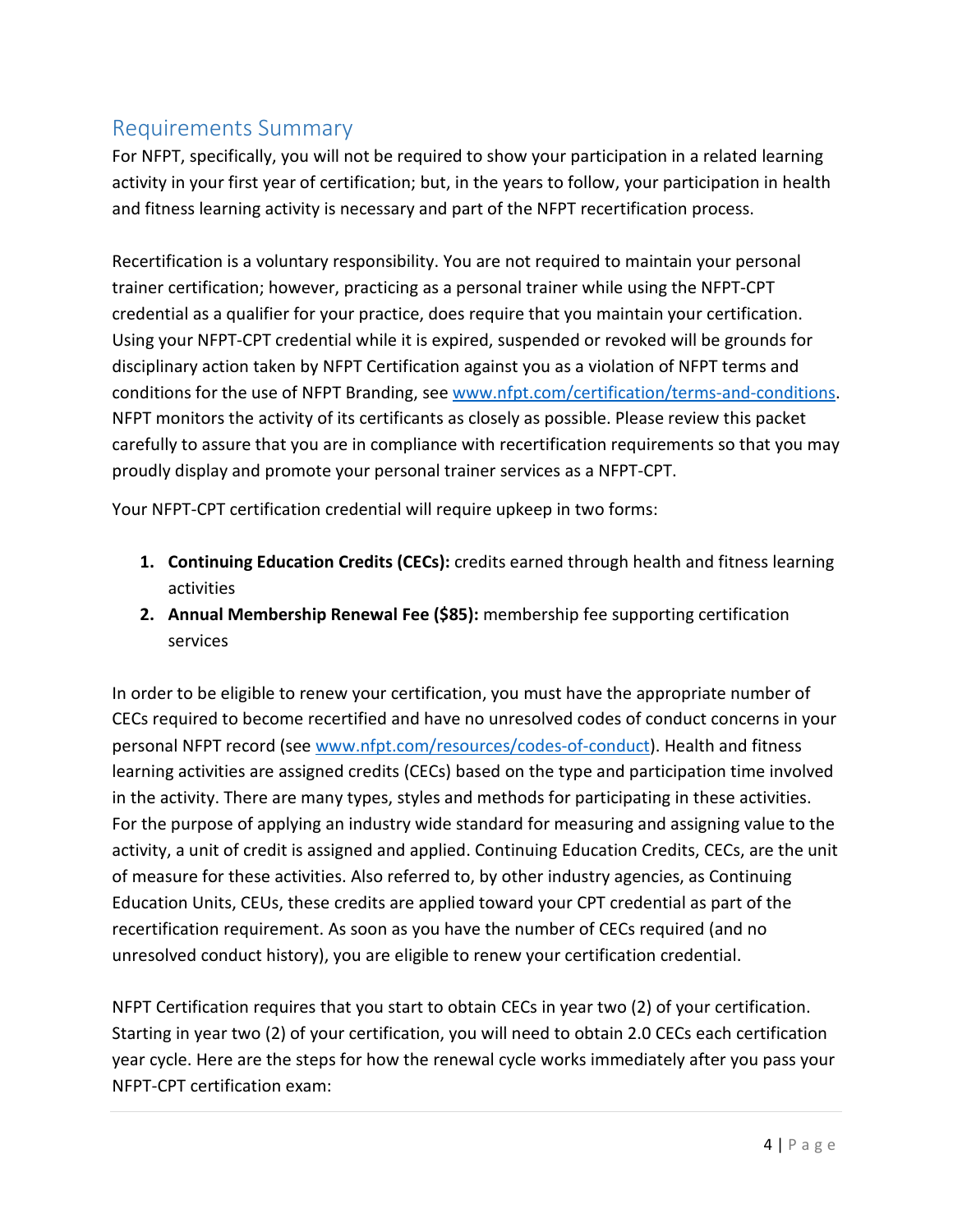- $\checkmark$  NFPT sends your trainer certificate and ID card, it has a one-year expiration date on it
- $\checkmark$  NFPT notifies you when your certification is nearing expiration, pay your renewal fee of \$85
- $\checkmark$  NFPT sends your new certificate and ID card, it has an updated one-year expiration date on it
- $\checkmark$  Starting year two (2) of certification (after you have been certified for one year) you are responsible for obtaining CECs in order to be eligible for recertification
- $\checkmark$  Use NFPT's free online sources for CECs, or choose from other continuing education learning activities from NFPT and other approved continuing education providers
- $\checkmark$  Upon completion of your 2.0 credits worth of continuing education activity (and no unresolved conduct history in your personal NFPT record), you are eligible to renew your certification

This renewal and continuing education cycle is completed annually. In order that you are notified in advance of your recertification requirement, NFPT communicates your individual CEC need with recertification reminders throughout the certification year cycle, through the *Trainer Pulse* e-newsletter and direct emails. NFPT does not restrict continuing education learning activities, the choice is yours. NFPT offers several in-house methods for obtaining CECs; however, any learning activity which meets NFPT standards for continuing education will be awarded credit. CECs may come from one or more of the following:

- **NFPT Free Options:** biannual Self-Test, Trainer Refresher quiz, monthly Fitness Flops quiz
- **NFPT CE Courses:** Specialty and Standard CE courses
- **Approved CE Providers/Courses/Events**
- **Emergency Response Courses:** e.g. CPR/AED Certification
- **Other/Request for Approval:** submit proof of learning activity/course information for review and credit award via the NFPT Recertification Submission Form (Appendix B) or from your NFPT online account [\(www.nfpt.com/account\)](http://www.nfpt.com/account)

All up to date information regarding the various learning activities for continuing education credits will be posted to the NFPT website at [www.nfpt.com/continuing-education.](http://www.nfpt.com/continuing-education)

## <span id="page-4-0"></span>Expiration of Certification

Your NFPT-CPT credential will have a one (1) year expiration date printed on the lower right hand corner. For better handling of these expiration dates, NFPT uses the first day of every month for all certificants; in other words, the expiration date that is printed on your certificate will be adjusted to reflect the 1st of the closest subsequent month (the  $15<sup>th</sup>$  of the month is the mid-point). For example, if your test date was March 12, 2019, then your certification expiration date would be March 1, 2020. However, if your test date was on March 15, 2019,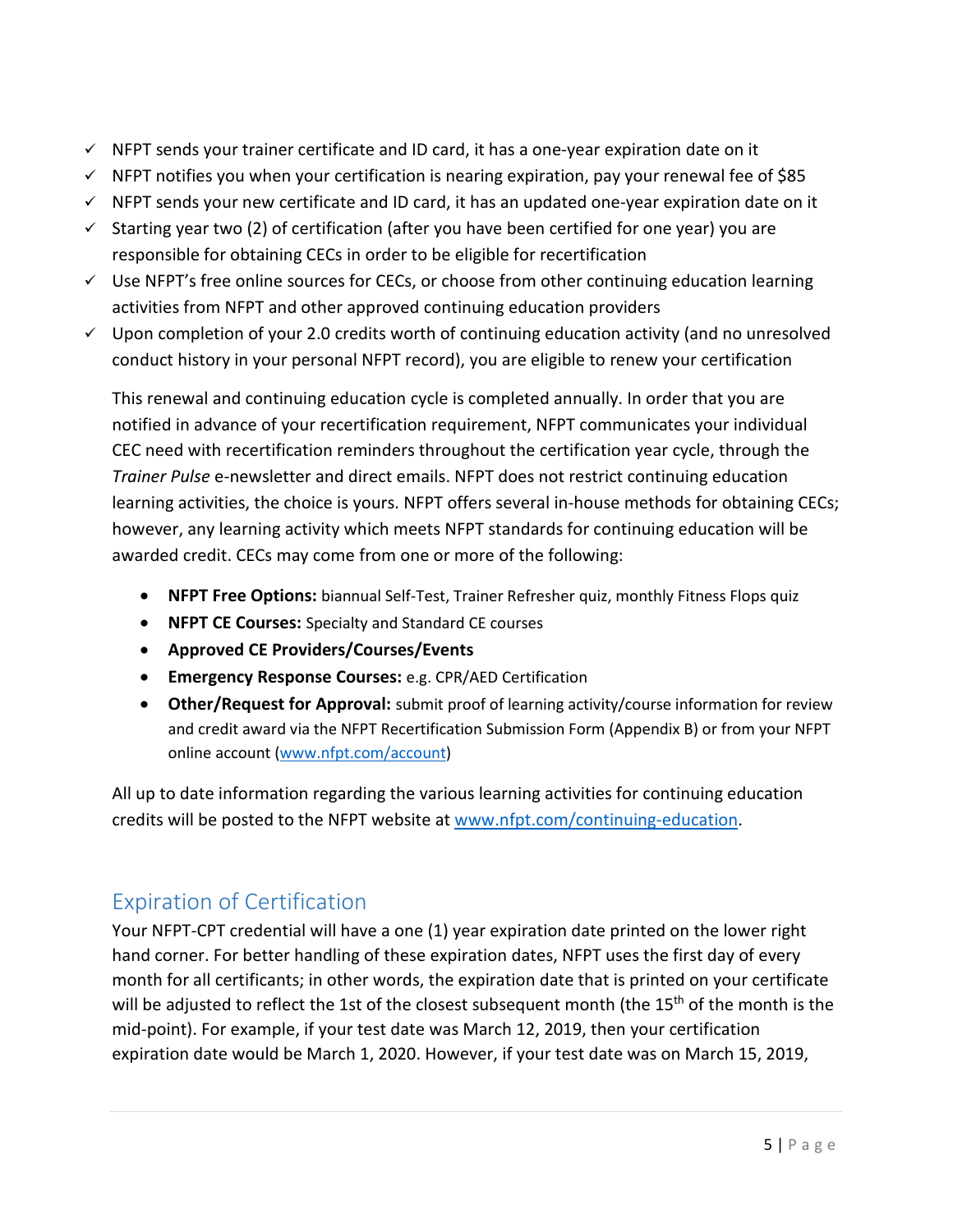then your certification expiration date would be April 1, 2020). \*NOTE: in this example, you would not be required to start obtaining CECs until after April 1, 2020.

NFPT will notify you of your certification expiration date starting 90 days prior expiration. These notifications will provide instructions for renewing for a new certification year cycle. The annual renewal fee, \$85, includes the maintenance and continued availability of NFPT certificant benefits through your NFPT online account as well as services extended to you by NFPT membership, se[e NFPT Certification Handbook](https://www.nfpt.com/wp-content/uploads/Certification-Handbook.pdf) for these details. You will also receive an updated Personal Trainer Certificate and Membership ID Card, each year upon recertification.

NOTE: The month and day of your NFPT credential will not change because of your payment date. Your recertification expiration date corresponds with the original expiration date and not the payment date. For example, if your certification expires on April 1, 2020 but you make your renewal payment late, i.e. in June 2020, you will still have an April  $1<sup>st</sup>$  expiration date; in this example, your new certificate and ID card would reflect an expiration date of April 1, 2021, i.e. you will not receive extra months toward your certification if your payment is late.

#### <span id="page-5-0"></span>Inactive Certification

Immediately upon the date of your expiration, if you have not recertified already, then your certification is considered inactive. At the time of your certification expiration, you are required to remove all NFPT Branding and other implications of certification from your marketing materials, online and in hardcopy (see [www.nfpt.com/certification/terms-and-conditions\)](http://www.nfpt.com/certification/terms-and-conditions).

#### <span id="page-5-1"></span>Monitoring NFPT Brand Misuse

Inactive NFPT Certificants are those who are past their certification expiration date and have not met the requirements for recertification. Monthly, NFPT generates a report of all inactive certificants who are 30 days inactive, and randomly selects 15% of those in this report in order to monitor online activity specific to use of NFPT Branding and/or claims made regarding NFPT-CPT certification status.

An internal inactive status audit includes online research in an effort to monitor and police those who continue to use the NFPT-CPT title and/or other value statements which imply or specifically state an active certification status. These statements are misleading to the public, consumer and/or employer; it is the responsibility of NFPT Certification to pursue these matters immediately and act swiftly to correct.

If non-compliance with NFPT Branding use and/or other forms of breach conduct are discovered as the result of these monitoring efforts, action will be taken in accordance with NFPT Complaints & Disciplinary Action policy as stated in the [NFPT Certification Handbook](https://www.nfpt.com/wp-content/uploads/Certification-Handbook.pdf)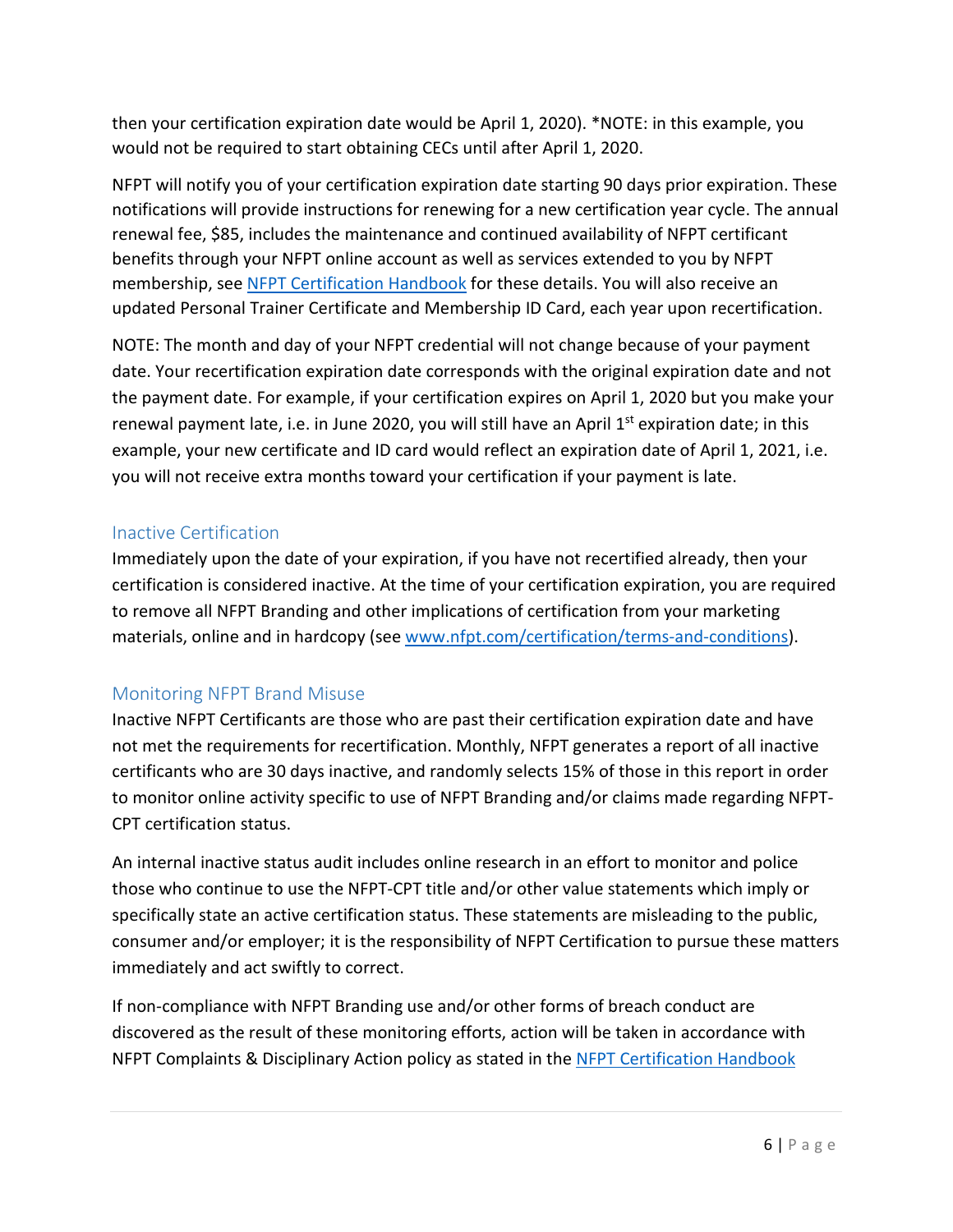#### <span id="page-6-0"></span>Late Recertification

NFPT understands that life situations and circumstances can challenge your intentions for being timely, therefore we extend a grace period for renewing your certification. You are still eligible to renew your certification up to two (2) years past your expiration date. However, you are NOT permitted to use or otherwise imply that you are currently certified until which time you have received approval and confirmation of your recertification with your new certificate and ID card. If you do not meet the requirements for continuing education credits nor submit payment for your renewal fees on or before two years have passed from your expiration date, your certification will be permanently expired and a re-application required in order to receive the NFPT-CPT credential. No exceptions to this requirement will be accepted – your NFPT-CPT credential must be maintained every year and/or no later than two (2) years past your current expiration date. If you need this recertification grace period, then you must still provide documentation of continuing education learning activities equivalent to the number of years passed (i.e. this may be a required 2.0 or 4.0 CECs depending on the time which has passed since expiration) and submit missed renewal fee payments within the two (2) year timeframe in order to be eligible for recertification. Continuing education credits must be verified as being completed in those years of certification inactivity, or must be obtained to equal the credits required for those years of inactivity in order to be eligible for recertification.

There is NO LATE FEE with recertification. However, you are required to pay the membership fee, \$85, for each certification year that has passed since your last recertification (only up to two (2) years. After two (2) years passed your certification's expiration, you will no longer be eligible to recertify).

#### <span id="page-6-1"></span>Defining Terms: Inactive, Expired and Pending

These terms are used to describe the certification status of the individual who is outside of their certification period and/or who needs to complete certain responsibilities of the certification before officially becoming recertified. Here are the terms that you should be familiar with, including examples.

**INACTIVE:** this status occurs immediately upon your certificate's expiration date. If your status is 'Inactive', you still have time to recertify but you are no longer able to use the NFPT-CPT credential as a professional certificate on the job. You have up to two (2) years of 'Inactive' status before your certificate is 'Expired'.

*Example1***:** Jane Trainer took her exam on March 12, 2019 and has an expiration date of March 1, 2020. It is now April 2020 and she has not yet renewed her certification. Her certificate is Inactive. In order for Jane to renew her certification, she needs to submit her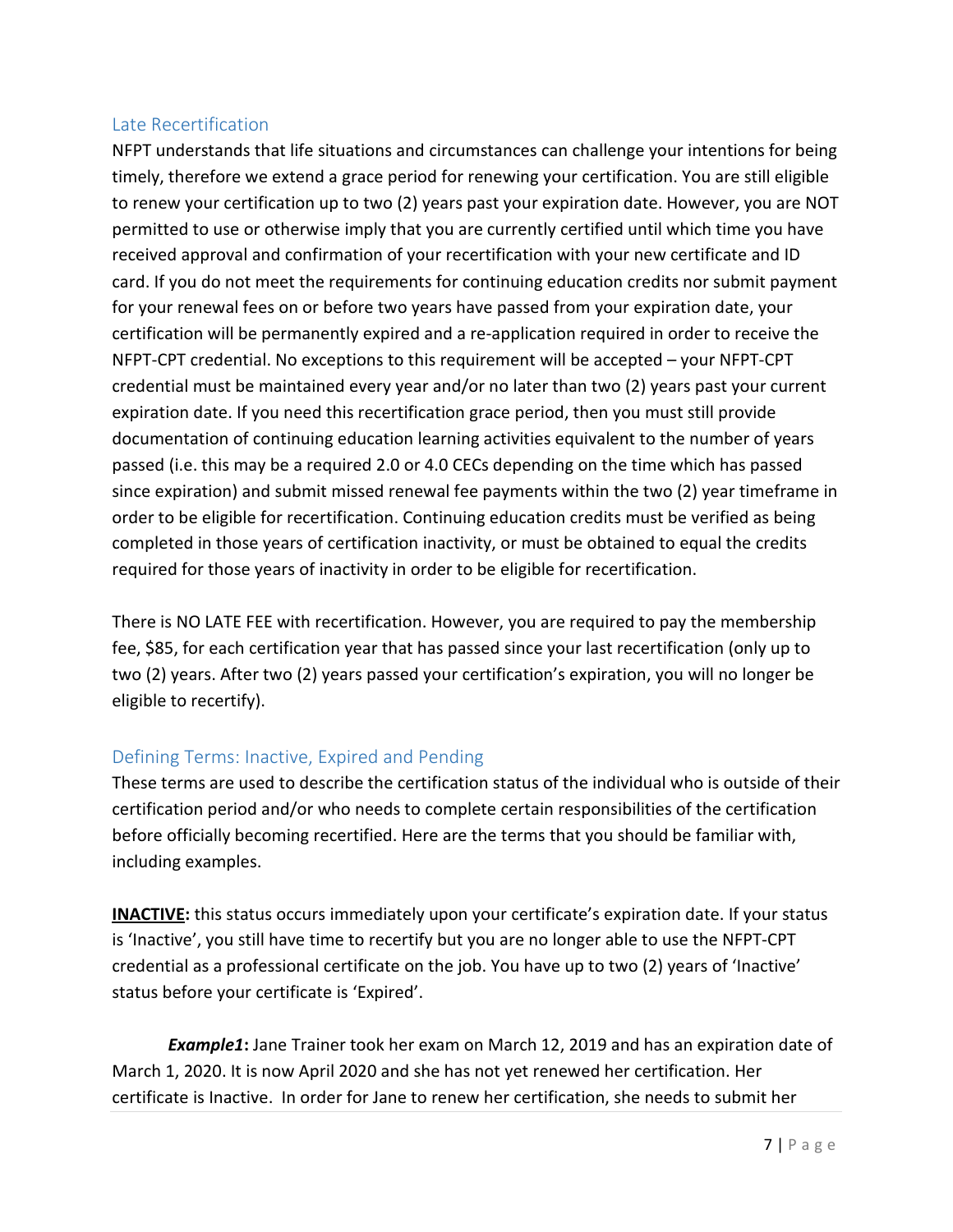renewal fee payment of \$85, no CECs are required at this time because she is renewing her certification for the first time (her first certification year cycle does NOT require CECs). Upon her \$85 payment, she will receive a new certificate and ID card with an expiration date of March 1, 2021.

*Example2***:** Joe Trainer is now in year two (2) of his NFPT-CPT certification. His original expiration date was April 1, 2018; he paid his first year renewal fee (\$85) and received a new certificate and membership card with a new expiration date of April 1, 2019. It is now June 2019, he is past his expiration date and he hasn't sent in his renewal payment or submitted documentation for CEC awards. His certification is Inactive and he must remove all NFPT logo/branding from his social media and other marketing. But, he still has time to recertify. In order to recertify, he must submit 2.0 CECs worth of learning activity and his \$85 renewal fee payment. If he submits his payment and his CECs in July 2019, for example, his recertification will be processed and he will receive a new certificate and ID card with an expiration date of April 1, 2020 (even though he renewed in July, his expiration date will be for the month of April. Additional months are not added to the certificate because the payment was submitted late).

*Example3***:** Dave Trainer has a certification expiration date of February 1, 2018. He did not renew his certification before February 1, 2018 and is now 'Inactive'. If, in March 2019 (one year and one month late/after his expiration date), Dave decides to renew his certification, he will have to submit 2.0 CECs for the period of Feb 2018 to Feb 2019 (if it was not his first certification year period) and make his renewal fee payment of \$85. This will bring his certification expiration date up to February 1, 2019. Then, in order to renew from Feb 2019 to Feb 2020, he will have to submit credit awards for another 2.0 credits and renewal payment of another \$85 for the certification cycle of Feb 2019 to Feb 2020. These renewal fee payments and CEC submissions may be batched, i.e. submission of a renewal fee of \$170 and CEC awards in the amount of 4.0 CECs would be accepted for recertification and will cover an expiration date period of February 1, 2018 to a new expiration date of February 1, 2020.

**EXPIRED:** this status occurs immediately after two (2) years of an 'Inactive' status. Once your certification is 'Expired', you are required to re-apply and re-test in order to achieve and obtain the NFPT-CPT credential.

*Example***:** If, using the example above, Dave Trainer waits until after February 2020 before deciding to recertify, it would be too late. Since his original certification expiration date was February 1, 2018, his final date for completing all recertification requirements in order to gain back his certification credential is February 1, 2020. His 'Inactive' status changes to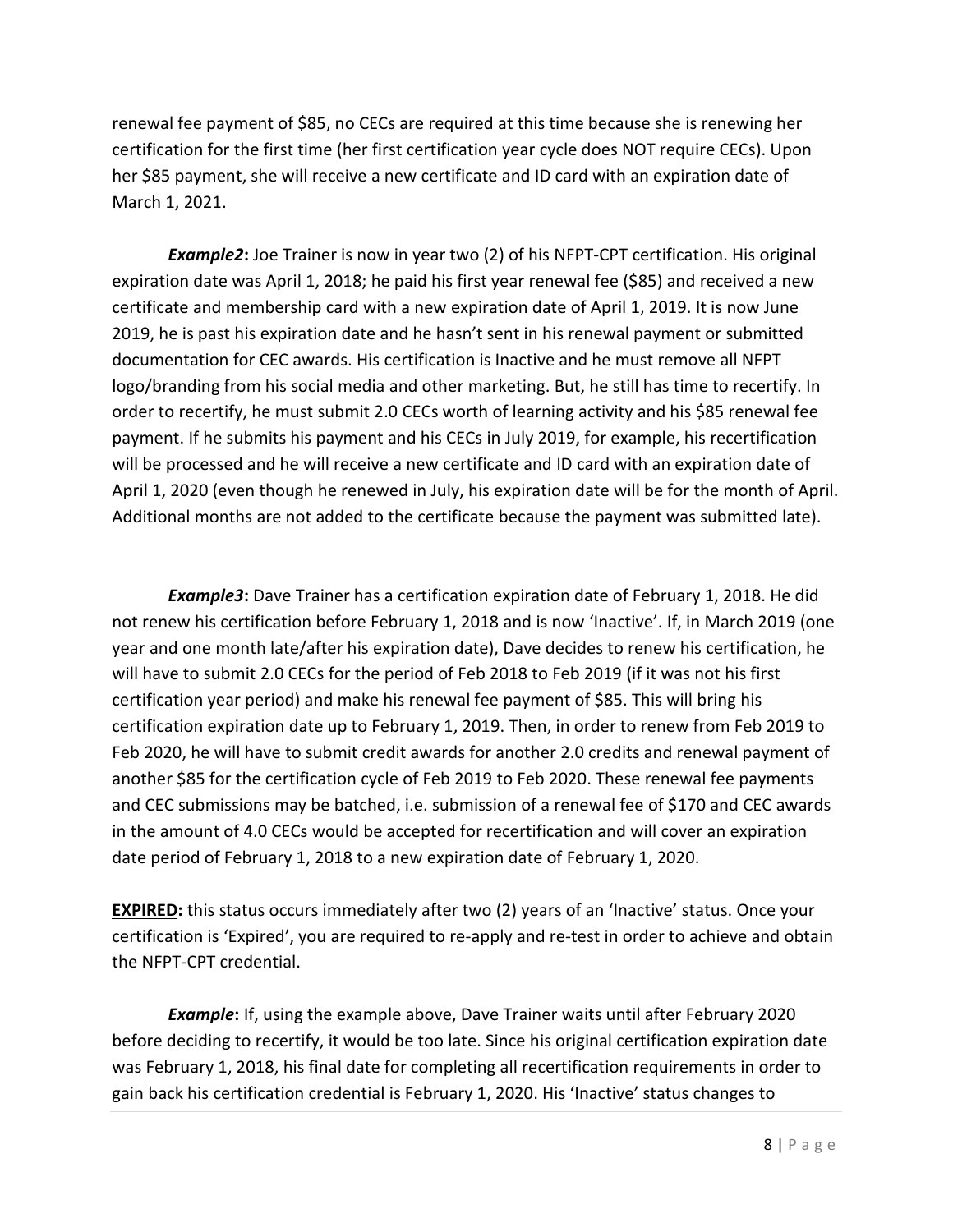'Expired' on February 1, 2020 and he will be required to re-apply and re-take the NFPT-CPT examination for certification.

**PENDING:** this status occurs if only part of the recertification requirement is met, i.e. the continuing education credits are complete but your renewal fee is not paid, or vice versa. Your certificate is on hold in this case, it is 'Pending', until you have met the other part of your recertification requirement.

*Example:* Sandy Trainer has an expiration date of March 1, 2019. This is her second year of certification, so she has to submit CECs prior to getting recertified. On March 1, 2019, Sandy pays her \$85 renewal fee on NFPT's website, but her certificate is not released. Sandy has no CECs recorded in her NFPT trainer file, and therefore will not receive her certificate. Sandy is notified by NFPT with CEC information and submission instructions. Sandy completes 2 NFPT self-tests and the Trainer Refresher quiz (for example) and earns her 2.0 CECs required to renew. Sandy's new certificate and ID card are released. Her certification expiration date is March 1, 2020. She will need 2.0 more credits before March 1, 2020 in order to recertify again at this time.

CECs can be obtained via innumerable methods, as long as the CEC learning activity is in-line with NFPT CEC requirements.

## <span id="page-8-0"></span>Continuing Education Credit Requirements

No Continuing Education Credits (CECs) are required within the first year of certification.

NFPT CEC requirements take effect after the first certification year cycle. In order to recertify for the first time, pay your renewal membership fee of \$85, on or before the date of your first certification expiration, and receive your updated certificate and ID card. Following your first certification year renewal, you will be required to get CECs.

Starting in year two (2) of your certification, you must receive 2.0 CECs towards your NFPT-CPT credential in order to recertify.

Continuing Education Credits are based on participation hours, awarded by 1 hour = 0.2 Credits.

Continuing Education Credits (CECs) may be obtained by one or more of the following methods: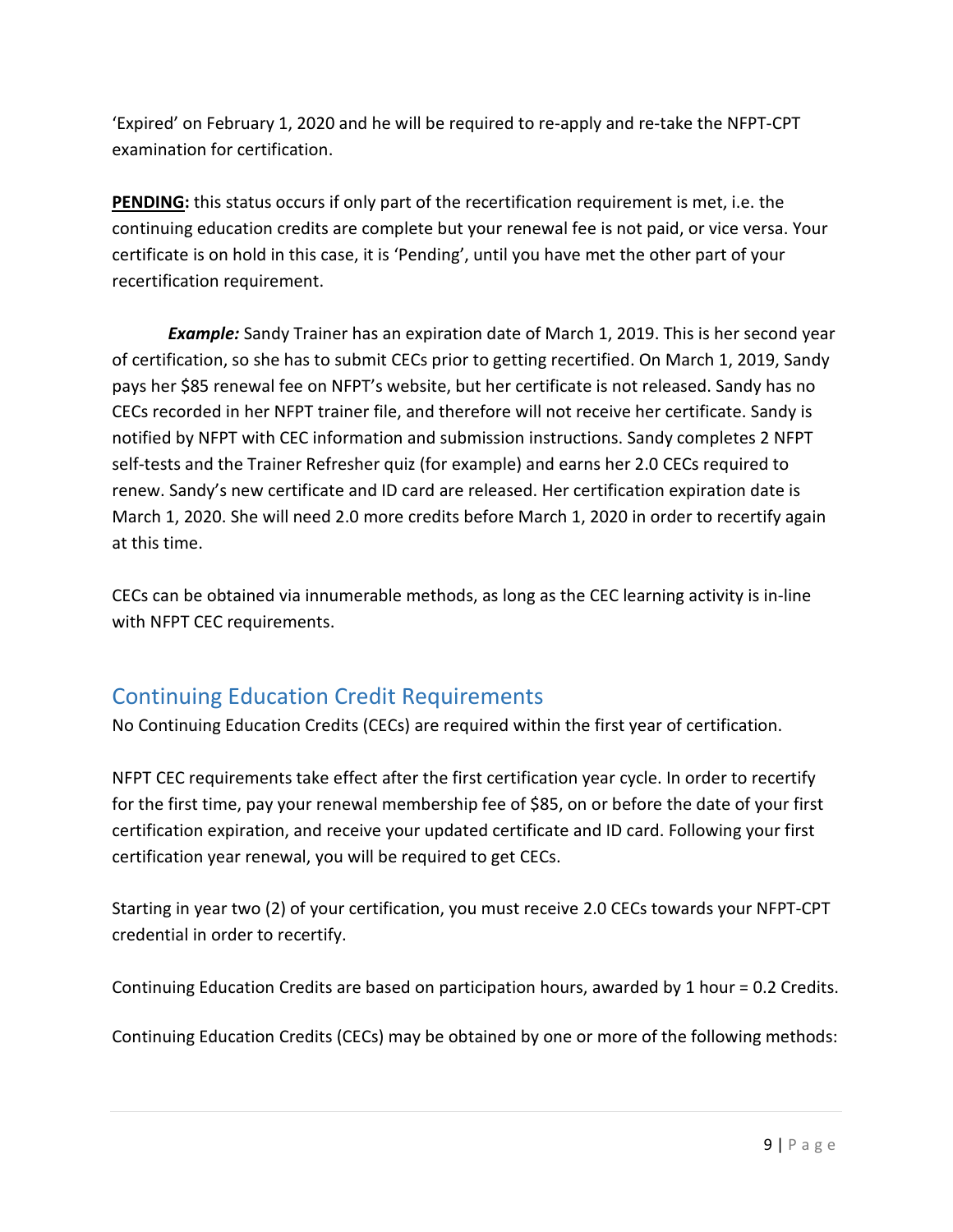| NFPT self-tests (.2 CECs per):                              | Available each June and December, based<br>on continuing education articles published<br>via NFPT's continuing education section of<br>the NFPT Blog.                                                          |
|-------------------------------------------------------------|----------------------------------------------------------------------------------------------------------------------------------------------------------------------------------------------------------------|
| <b>NFPT CE Activity/Events:</b>                             | NFPT offers continuing education activities<br>that reinforce your knowledge and that<br>place emphasis on proper training<br>technique and form. (e.g. NFPT Trainer<br>Refresher and Fitness Flops quizzes)   |
| <b>NFPT Specialty or CEC</b><br>program offering:           | NFPT's continuing education course catalog<br>provides specialty credentials and<br>continuing education programs that meet<br>qualifications for CEC maintenance.                                             |
| <b>NFPT CEC Approved Provider</b><br>program course:        | Specialty credentials and continuing<br>education programs available through<br>qualifying organizations/instructors that<br>have met NFPT CEC qualifications for<br>approval.                                 |
| <b>Special Events/Educational</b><br><b>Sessions:</b>       | One-time sessions or special events that<br>have been pre-qualified and approved for<br>NFPT credit award.                                                                                                     |
| <b>CPR</b> verification:                                    | Certificant may submit current CPR<br>certificate/verification for this award                                                                                                                                  |
| <b>First Aid/Emergency Response</b><br><b>Training/AED:</b> | Certificant may submit current First Aid<br>certificate /verification for this award                                                                                                                           |
| <b>Other/Non Approved Activities:</b>                       | Activities that have not been pre-approved<br>will be considered for NFPT credit award.<br>This may also include contributions to the<br>NFPT blog and/or other trainer support<br>resources and contributions |

NFPT certificants are encouraged to get credits from multiple sources and through a variety of learning activity. **No rollover credit or advance credit will be awarded.**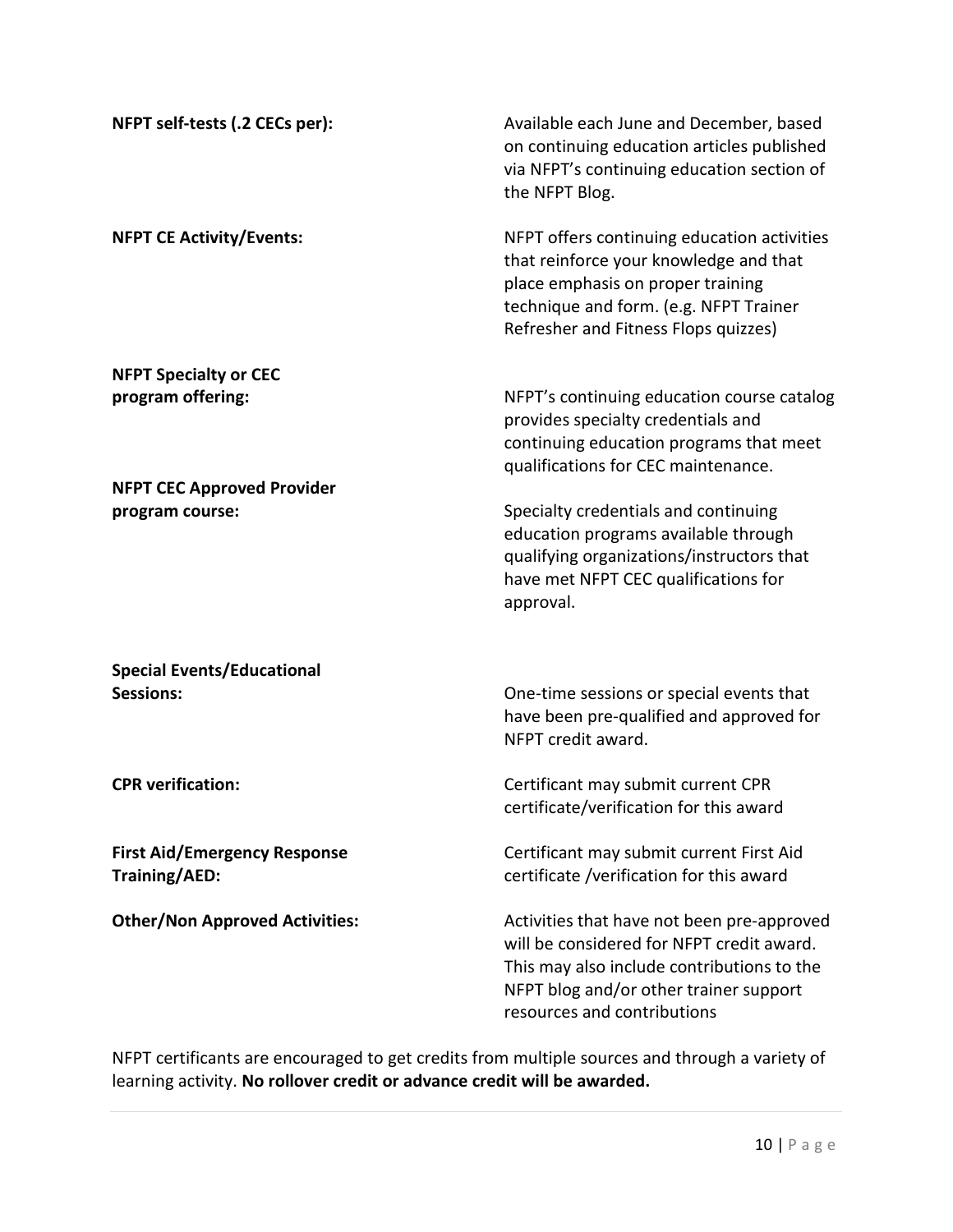NFPT Certification will consider all forms of continuing education activity in the field of health, fitness or business and communications for a credit award. Submission of your documentation for credit awards will be done through your online account at [www.nfpt.com/account](http://www.nfpt.com/account) or may be done in hardcopy submission as well (see Appendix B: *Recertification Submission Form* at the end of this packet).

All submissions for credit award approval will be based on the three (3) Continuing Education approval qualifications, as follows:

#### <span id="page-10-0"></span>Continuing Education Approval Qualifications

All continuing education credits are required to have relevant subject matter, be presented by a qualified instructor or developer, and require an acceptable amount of participation and/or completion time. These qualifications are reviewed by NFPT Certification staff upon submission of your learning activity documentation.

**1- Subject Matter:** must be specific and relevant to fitness related concepts in the fitness industry or business of personal training. Course provider name, title, and brief description of the learning activity will be requested when submitting non pre-approved coursework.

Course content/objectives must speak to personal trainer development in one of the following disciplines:

*Anatomy and/or Physiology Kinesiology/Biomechanics Aquatics Client Screening/Consultation Special Population Training Dance/Gymnastic Instruction Sports Conditioning Endurance Training Sports Rehabilitation Fitness Business Training Stress Management Flexibility Training*

*Functional Training Weight Management Group Fitness Weight/Resistance Training Injury Treatment/Prevention Wellness Yoga Martial Arts Youth Training Mind and Body Training Interpersonal Communications Nutrition Concepts Wellness*

**2- Instructor/Developer:** Must be qualified to teach to the topic and possess sufficient knowledge of the content area. The instructor/developer must have an accredited or industry recognized/accepted certification or a related degree and 3 or more years of experience in the field of study; OR, the course developer must be a reputable industry organization known for education delivery and support, as determined by NFPT Certification.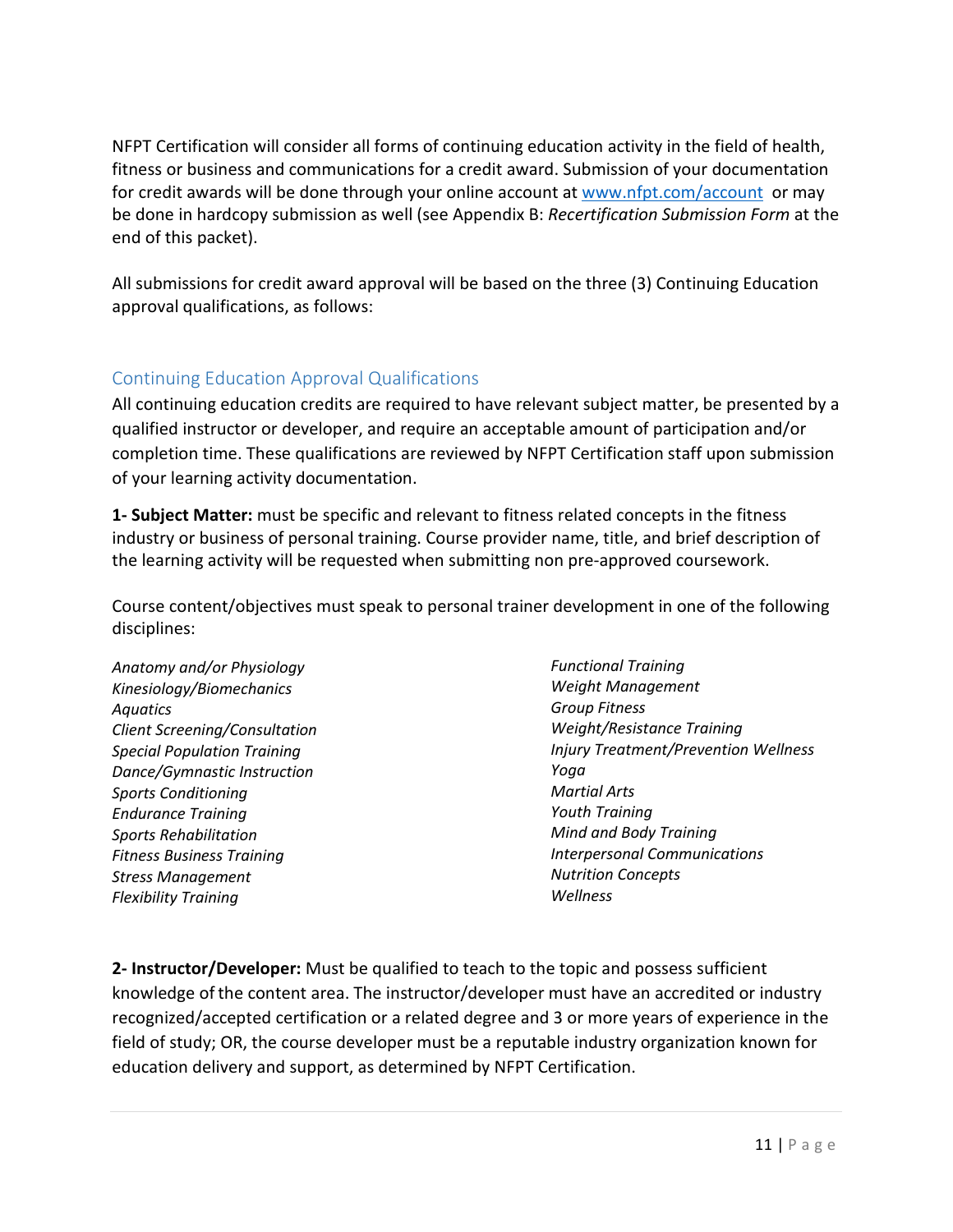$\checkmark$  Submit Continuing Education company's name and event/course title with brief description. See Appendix B: *Recertification Submission Form*

**3- Prep/Completion Time:** Course completion time may refer to both the preparation time as well as the assessment time that it took to complete the activity. NFPT defines this as 'Participation Time'. The CEC Award to Participation Time ratio is as follows: 1 hour = 0.2 CECs.

| <b>CEC Award</b> | <b>Participation Time</b> |
|------------------|---------------------------|
| 0.2              | 1 hour                    |
| 0.4              | 2 hours                   |
| 0.6              | 3 hours                   |
| 0.8              | 4 hours                   |
| 1.0              | 5 hours                   |
| 1.2              | 6 hours                   |
| 1.4              | 7 hours                   |
| 1.6              | 8 hours                   |
| 1.8              | 9 hours                   |
| 2.0              | 10 hours                  |

There are many options for getting credits. Whether using the NFPT Free or other methods for CECs, approved or non-approved options, your learning activity will be reviewed and awarded credit per the qualifications described above. For this and more information regarding the submission process and approved forms of credit, se[e www.nfpt.com/continuing-education.](http://www.nfpt.com/continuing-education)

### <span id="page-11-0"></span>Continuing Education Categories

For organizational, reporting and management purposes, NFPT categorizes CE activity which allows for maximum CEC values per category. All categories have a maximum of 2.0 CECs allowed, meaning that you could receive all 2.0 credits from one type of learning activity category. For example, you could attend health and fitness workshops, totaling more than 10 hours worth of participation, and you would earn all of your credits for that certification year period. However, you will not get double credit for submitting the same thing twice. For example, do not submit the same CPR/AED certification card more than one time for credit. You may submit your CPR certificate card again after each renewal of your CPR certificate, but not the same card two times. There are many classes/courses for Emergency Response that go beyond your initial CPR certification, you will get credit for all additional courses/classes that you take in this category; but, you will only receive credit one time for the initial CPR learning activity. Remember, your credit for any activity is based on the number of hours that you participated in the activity. For CPR, specifically, you will receive credits based on the number of participation hours that you completed the initial activity of becoming CPR certified; then,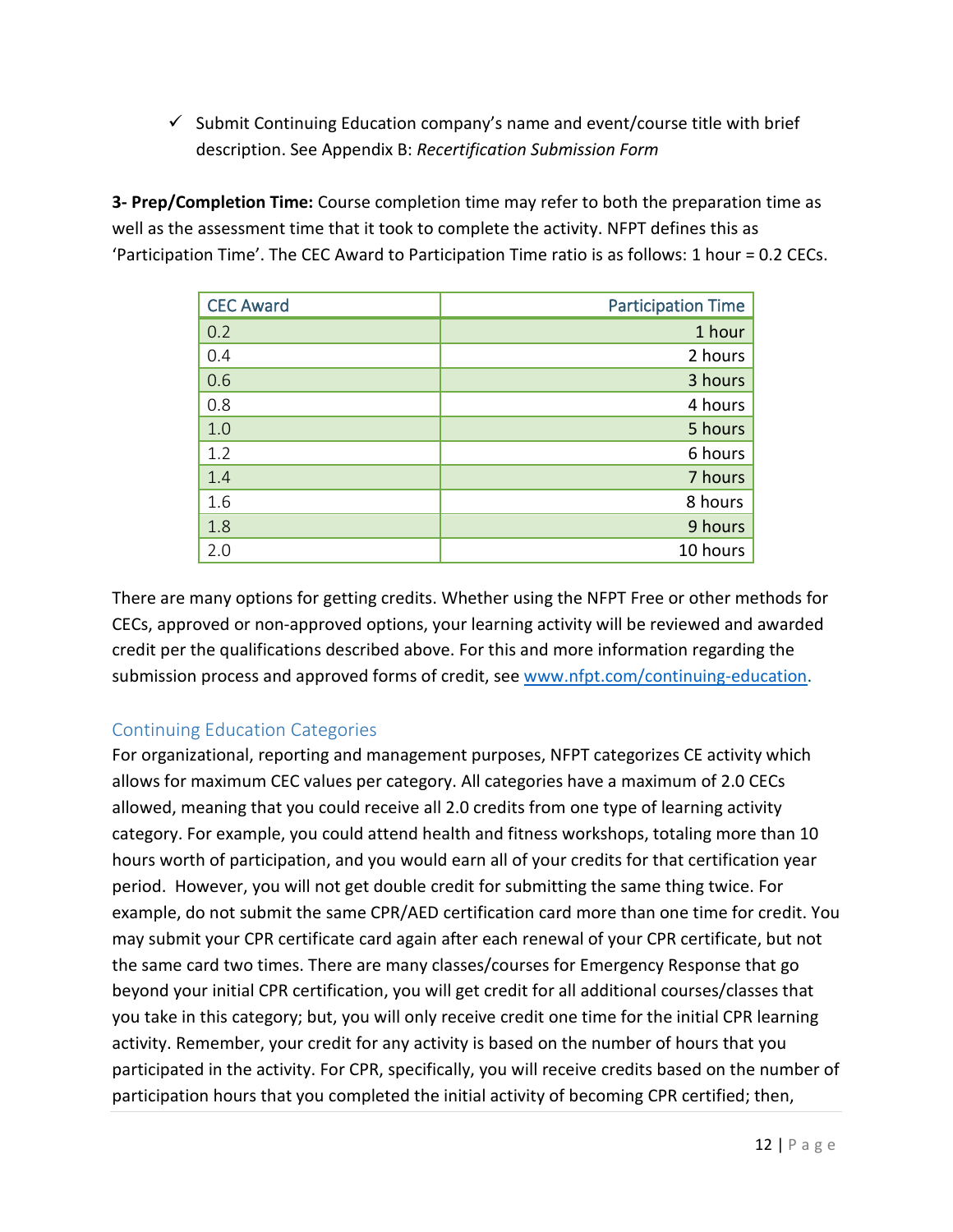following your initial CPR Certification, you may submit a renewed CPR certificate to receive credit for the renewal activity that you participated in (e.g. online vs. face to face workshop). Generally speaking, CPR Certificate renewal requires less participation hours and is therefore not valued at the same initial CEC award amount. Here are the categories and their 2.0 maximum values stated:

| Category                    | <b>CEC Max Value (per</b><br>annual cert cycle) |
|-----------------------------|-------------------------------------------------|
| <b>Emergency Response</b>   | 2.00                                            |
| Self-Test                   | 2.00                                            |
| Seminar/Event               | 2.00                                            |
| NFPT CE Activity/Course     | 2.00                                            |
| <b>NFPT Approved Course</b> | 2.00                                            |
| Other                       | 2.00                                            |

## <span id="page-12-0"></span>Steps for Recertification

NFPT wants to make your recertification process as convenient and affordable as possible. We work to streamline submissions and provide you options that work best for you. Options for submitting CECs include both online and hardcopy. There are two (2) steps for recertification, you may complete these online, by mail or phone (or a combination thereof):

**\_\_\_\_\_\_\_\_\_\_\_\_\_\_\_\_\_\_\_\_\_\_\_\_\_\_\_\_\_\_\_\_\_\_\_\_\_\_\_\_\_\_\_\_\_\_\_\_\_\_\_\_**

- **1. Submit your documentation/supporting evidence of CE learning activity.**
- **2. Pay your annual renewal fee**

## **STEP 1. Submit your documentation:**

- **By Mail:** See Appendix B: '*Recertification Submission Form'*, provided at the end of this packet. Fill out this form and submit it to the contact information provided along with your documentation which supports your attendance and/or participation in the learning activity. Supporting documentation which demonstrates your participation in a relevant learning activity may include (but is not limited to):
- **Certificate of Completion**
- **Participation Letter or Class Transcript**
- **Credential, Degree or License**

**BY MAIL, SEND TO:** NFPT Headquarters - ATTN: Recertification - PO Box 4579 - Lafayette, IN 47903

 **Via Online:** go to [www.nfpt.com/account,](http://www.nfpt.com/account) log in with your personal log in information. From the 'Continuing Education' drop down, click 'Submit Credit'.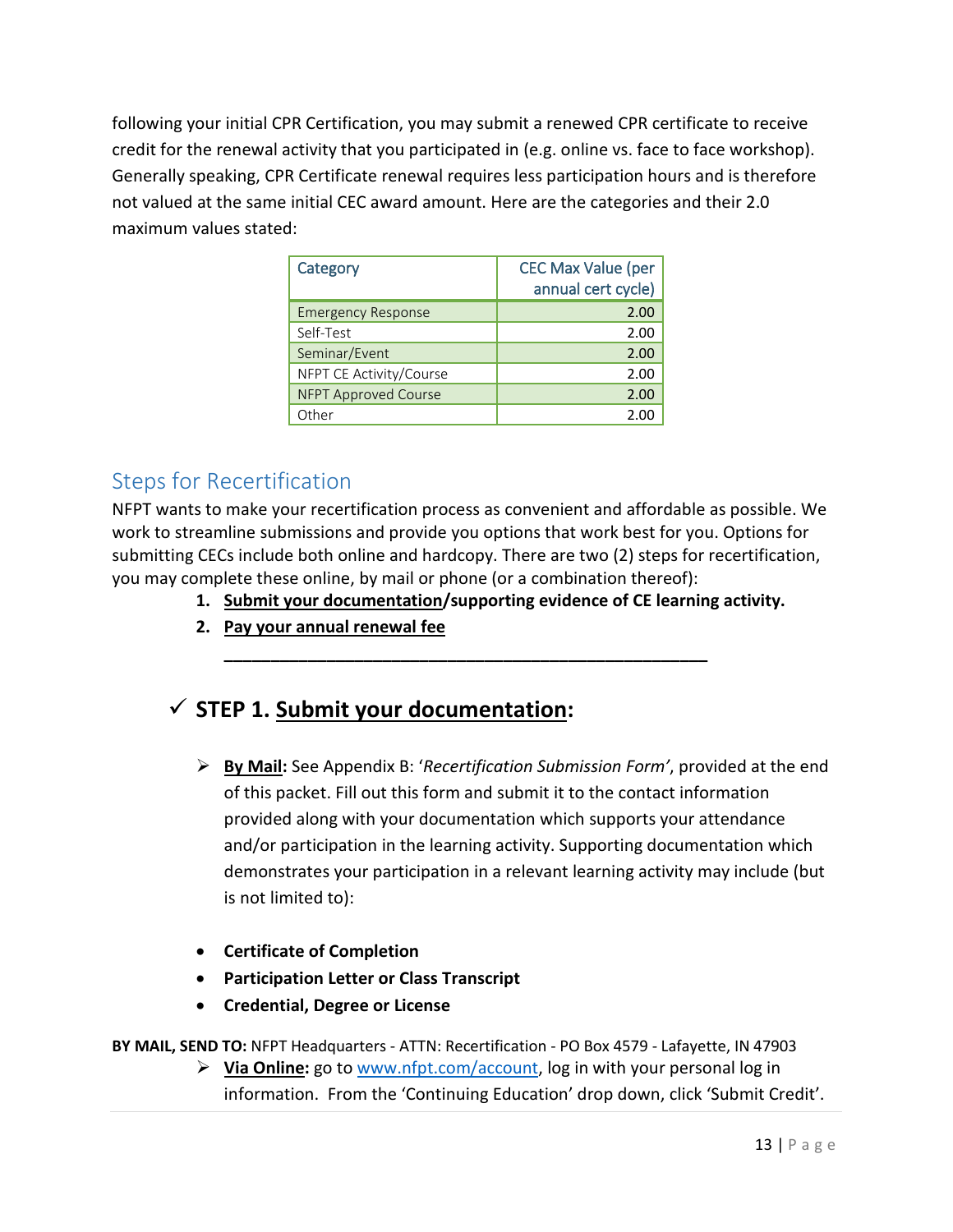**Note: You do NOT need to submit documentation for NFPT branded CE activities or courses, those will be automatically credited to your account.** Here is a screenshot of what you will see to illustrate how you will submit credits via your NFPT online account:

|                                                                         |                                                                     | <b>FF</b> CE Courses                                                             |                                                                |
|-------------------------------------------------------------------------|---------------------------------------------------------------------|----------------------------------------------------------------------------------|----------------------------------------------------------------|
| <b>Submit CE Activity</b>                                               |                                                                     | \$Free CECs                                                                      |                                                                |
| This form is used to submit a SINGLE health/fitness related             |                                                                     |                                                                                  |                                                                |
| course or activity where you were assessed and given a certificate      |                                                                     |                                                                                  |                                                                |
| or transcript; CPR/AED/First Aid courses are included in this.          |                                                                     |                                                                                  |                                                                |
| Each activity must be submitted separately. CECs will first be          |                                                                     |                                                                                  |                                                                |
| applied to the oldest certification period that still requires CECs. If |                                                                     |                                                                                  |                                                                |
| your current (and all previous) certification period CECs are full,     |                                                                     |                                                                                  |                                                                |
| submissions will be credited to the NEXT certification period.          |                                                                     |                                                                                  |                                                                |
|                                                                         |                                                                     |                                                                                  |                                                                |
| <b>Course/Activity Name:</b>                                            |                                                                     |                                                                                  |                                                                |
|                                                                         |                                                                     |                                                                                  |                                                                |
| <b>Course/Activity Provider:</b>                                        |                                                                     |                                                                                  |                                                                |
|                                                                         |                                                                     |                                                                                  |                                                                |
| <b>Course/Activity Description:</b>                                     |                                                                     |                                                                                  |                                                                |
| Describe the learning activity.                                         |                                                                     |                                                                                  |                                                                |
|                                                                         |                                                                     |                                                                                  |                                                                |
|                                                                         |                                                                     |                                                                                  |                                                                |
|                                                                         |                                                                     |                                                                                  |                                                                |
|                                                                         |                                                                     |                                                                                  |                                                                |
|                                                                         |                                                                     |                                                                                  |                                                                |
|                                                                         |                                                                     |                                                                                  |                                                                |
|                                                                         |                                                                     |                                                                                  |                                                                |
|                                                                         |                                                                     |                                                                                  |                                                                |
| <b>Course/Activity Type:</b>                                            |                                                                     |                                                                                  |                                                                |
| $\checkmark$                                                            |                                                                     |                                                                                  |                                                                |
|                                                                         |                                                                     |                                                                                  |                                                                |
| <b>Course/Activity Duration:</b>                                        |                                                                     |                                                                                  |                                                                |
| $\checkmark$                                                            |                                                                     |                                                                                  |                                                                |
|                                                                         |                                                                     |                                                                                  |                                                                |
| <b>Completion Date:</b>                                                 |                                                                     |                                                                                  |                                                                |
| α<br>mm/dd/yyyy                                                         |                                                                     |                                                                                  |                                                                |
|                                                                         |                                                                     |                                                                                  |                                                                |
|                                                                         |                                                                     |                                                                                  |                                                                |
|                                                                         |                                                                     |                                                                                  |                                                                |
| <b>Course/Activity Description:</b>                                     |                                                                     |                                                                                  |                                                                |
|                                                                         |                                                                     |                                                                                  |                                                                |
| Describe the learning activity                                          |                                                                     |                                                                                  |                                                                |
|                                                                         |                                                                     |                                                                                  |                                                                |
|                                                                         |                                                                     |                                                                                  |                                                                |
|                                                                         |                                                                     |                                                                                  |                                                                |
|                                                                         |                                                                     |                                                                                  |                                                                |
|                                                                         |                                                                     |                                                                                  |                                                                |
|                                                                         |                                                                     |                                                                                  |                                                                |
| <b>Course/Activity Type:</b>                                            |                                                                     |                                                                                  |                                                                |
| $\checkmark$                                                            |                                                                     |                                                                                  |                                                                |
| <b>Course/Activity Duration:</b>                                        |                                                                     |                                                                                  |                                                                |
| $\check{~}$                                                             |                                                                     |                                                                                  |                                                                |
|                                                                         |                                                                     |                                                                                  |                                                                |
| <b>Completion Date:</b><br>mm/dd/yyyy                                   |                                                                     |                                                                                  |                                                                |
| $\blacksquare$                                                          |                                                                     |                                                                                  |                                                                |
| Documentation: (pdf, jpg, png, gif)                                     |                                                                     |                                                                                  |                                                                |
| Choose File No file chosen                                              |                                                                     |                                                                                  |                                                                |
| Additional Documentation: (pdf. jpg. png. glf)                          |                                                                     |                                                                                  |                                                                |
| Choose File No file chosen                                              |                                                                     |                                                                                  |                                                                |
|                                                                         |                                                                     |                                                                                  |                                                                |
| Submit Credit<br>Cancel                                                 |                                                                     |                                                                                  |                                                                |
|                                                                         |                                                                     |                                                                                  |                                                                |
| <b>ACCOUNT</b>                                                          | <b>CONTINUING ED.</b>                                               | <b>CPT EXAM PREP</b>                                                             | <b>CONTACT US</b>                                              |
|                                                                         |                                                                     |                                                                                  |                                                                |
| <b>Create Account</b><br><b>Forgot Password</b><br>Profile              | <b>CEC Report</b><br><b>CEC Suggesti</b><br>ms<br><b>CE Courses</b> | <b>Education Materials</b><br><b>Online Study Guide</b><br><b>Practice Tests</b> | <b>NEPT Headquarters</b><br>PO Box 4579<br>Lafayette, IN 47003 |

After you have submitted your documentation for credit awards you will receive an email from NFPT, within 48 business hours of submission. This email includes confirmation of NFPT's receipt of your CE submission and any request for additional information (if needed) and/or confirmation of the award amount that has been credited toward your certification (based on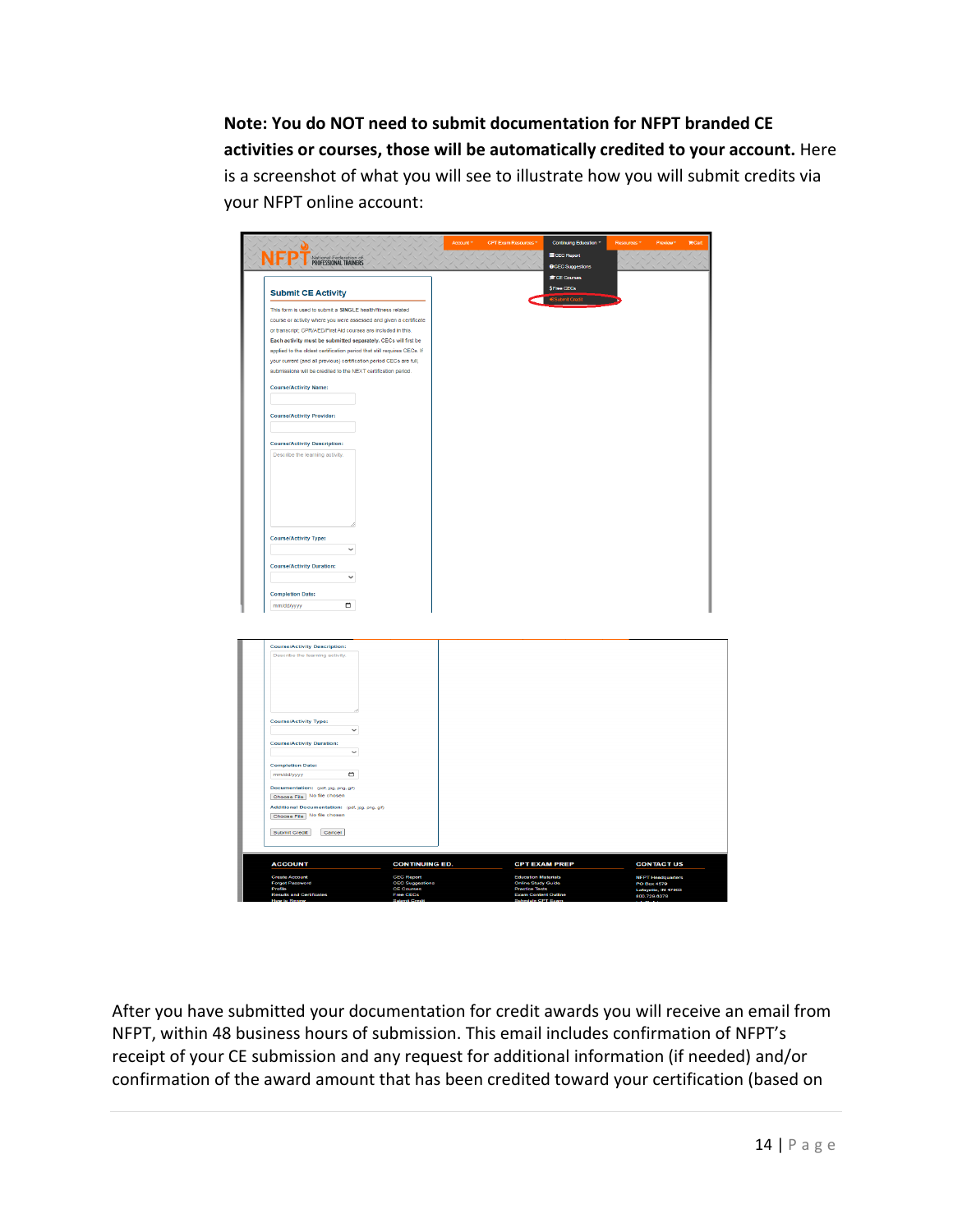the CE documentation submitted). Your full CEC report is available in your NFPT online account at [www.nfpt.com/account.](http://www.nfpt.com/account) Once you have 2.0 CECs recorded in your account, for the respective certification period that you need credit, you will be eligible for recertification.

| Category                  | <b>Credit Description</b>                  | <b>Credit Date</b> | <b>Ticket Documents Credit Credit Max</b> |      |        |
|---------------------------|--------------------------------------------|--------------------|-------------------------------------------|------|--------|
| <b>Emergency Response</b> |                                            |                    |                                           | 0.50 | 2.00   |
| ٠                         | <b>CPR/AED</b>                             | Jul 10th, 2020     |                                           | 0.50 | Delete |
| <b>Self-Test</b>          |                                            |                    |                                           | 0.60 | 2.00   |
| ٠                         | Self-Test 2019 December                    | Jul 10th, 2020     |                                           | 0.60 | Delete |
| Seminar                   |                                            |                    |                                           | 0.00 | 2.00   |
| Insurance                 |                                            |                    |                                           | 0.00 | 2.00   |
| <b>NFPT Courses</b>       |                                            |                    |                                           | 2.00 | 2.00   |
| $\overline{\phantom{a}}$  | Breast Cancer Recovery Test Jul 10th, 2020 |                    |                                           | 2.00 | Delete |
| Other                     |                                            |                    |                                           | 0.00 | 2.00   |
| <b>Total</b>              |                                            |                    |                                           | 3.10 | 2.00   |

**\*Note:** in this screenshot example, this individual has obtained 3.10 CECs for the certification year cycle of 2019-2020. However, the maximum credit allowed for each one (1) year certification cycle is 2.0 CECs. The additional/overage of this 1.0 CEC, in this example, will not be credited toward the next subsequent year, no advance credit is provided.

## **STEP 2. Pay your annual renewal fee:**

After you have completed 2.0 CECs worth of qualified learning activity, you may submit your membership renewal payment to recertify for the next subsequent certification year. Upon your submission of payment, NFPT Certification staff will verify that you have the number of CECs needed to recertify and no unresolved codes of conduct history; once confirmed, your certificate will be released and mailed to you directly. You can pay your renewal fee (\$85) in one of three (3) ways:

- *1. By Phone:* call 800-729-6378 to use a credit card by phone
- *2. By Mail:* use the payment form in this packet to submit by mail
- *3. Online:* go to [www.nfpt.com/certification/renew](http://www.nfpt.com/certification/renew)

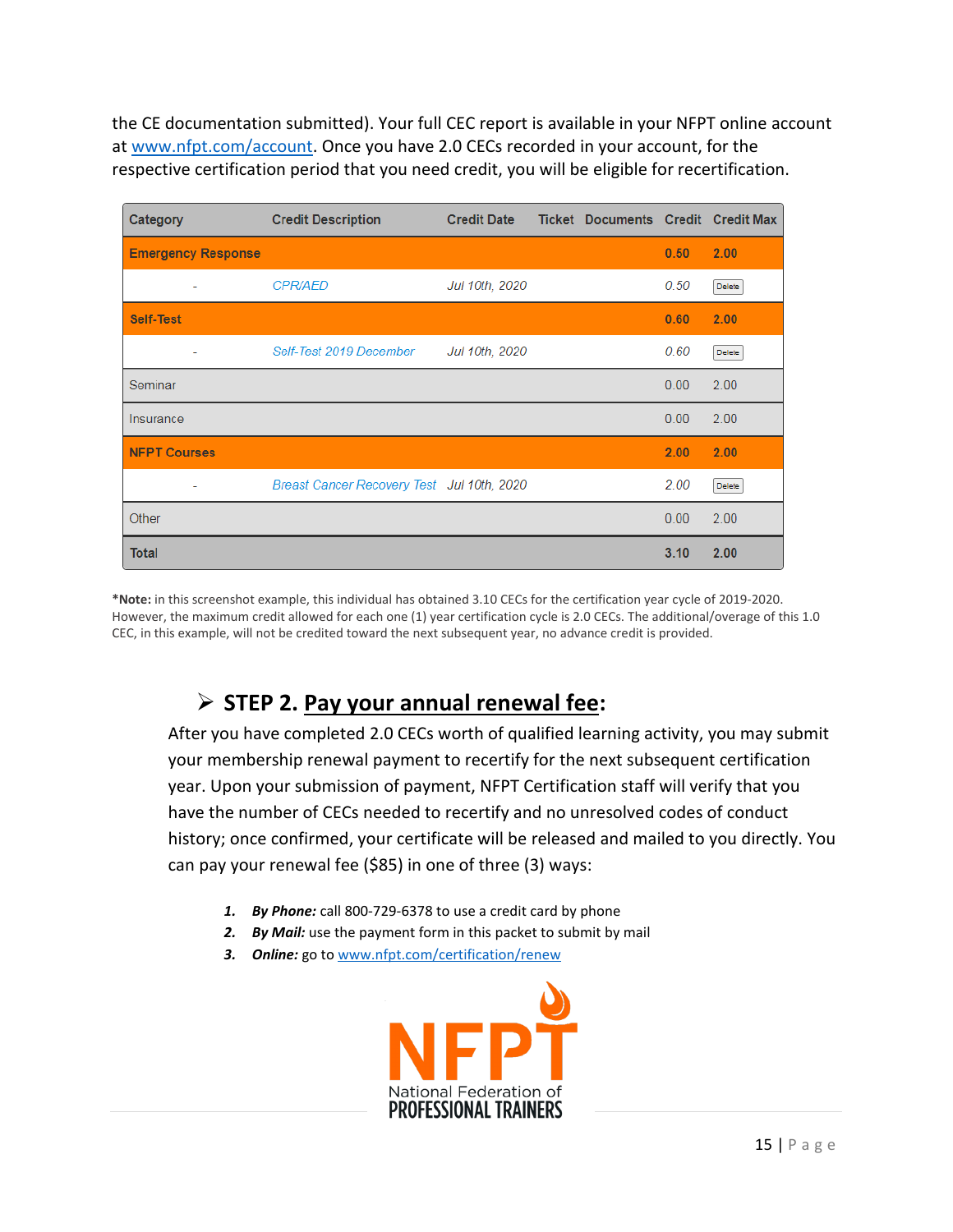#### **RECERTIFICATION SUBMISSION INFORMATION**

#### **Steps for Recertification Submission**

- **1. Submit your CE documentation:** fill out the following form or go to your online account [\(www.nfpt.com/account\)](http://www.nfpt.com/account) to submit and get your credit
- **2. Pay your annual renewal fee:** fill out the payment form here and submit by mail or call NFPT to make a credit card payment, or go to [www.nfpt.com/certification/renew](http://www.nfpt.com/certification/renew) to make your renewal payment online - \$85

#### **NFPT Contact/Address Information for Form Submission and/or Questions:**

**NFPT Headquarters** ATTN: Recertification PO Box 4579 Lafayette, IN 47903 800-729-6378 [info@nfpt.com](mailto:info@nfpt.com) 765-471-7369 (fax)

You are awarded credits by category of activity. You do **NOT** have to obtain credits from each of these categories, these are all optional CE categories which represent hundreds of options for continued learning activities (of your choice) and can be mixed/matched in whatever way earns you the 2.0 CECs required for recertification. Your online CEC report will reflect the number of CECs that you have earned in the respective category. Your CEC report will also show you the number of CECs that you still need to renew.

| Category                    | <b>CEC Max Value (per</b> |
|-----------------------------|---------------------------|
|                             | annual cert cycle)        |
| <b>Emergency Response</b>   | 2.00                      |
| Self-Test                   | 2.00                      |
| Seminar/Event               | 2.00                      |
| NFPT CE Activity/Course     | 2.00                      |
| <b>NFPT Approved Course</b> | 2.00                      |
| Other                       | 2.00                      |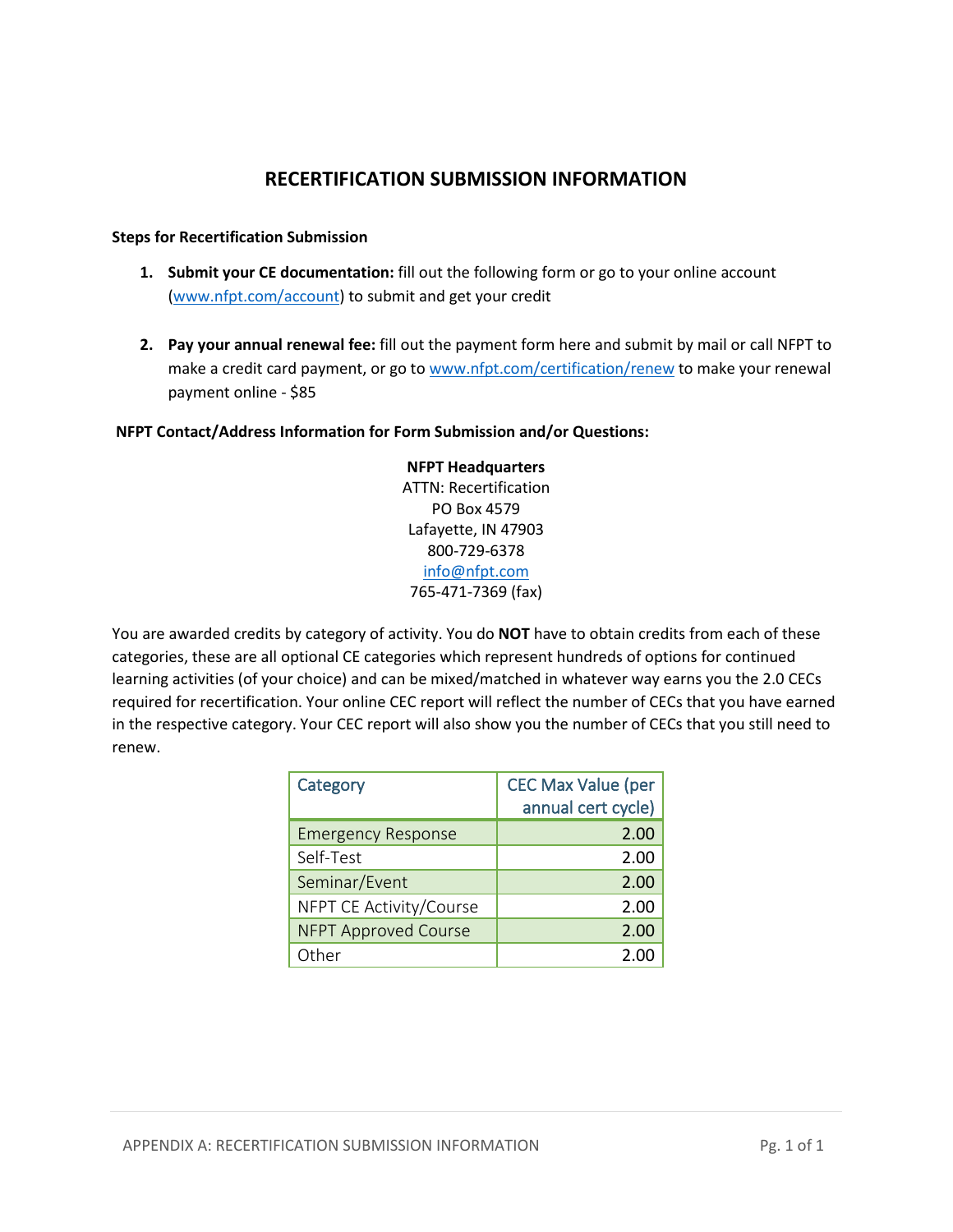

#### **RECERTIFICATION SUBMISSION FORM**

| NFPT ID#: ____________________ |                                           |
|--------------------------------|-------------------------------------------|
|                                |                                           |
|                                |                                           |
|                                | STATE: ___________ ZIP/POSTAL: __________ |
|                                |                                           |
|                                |                                           |
|                                |                                           |

By my signature herein I attest to my understanding that my NFPT Certified Personal Trainer status is contingent upon my continued learning activities, in the form of Continuing Education Credits (CECs) and also by my continued adherence to NFPT Codes of Conduct, found at [www.nfpt.com/resources/codes-of-conduct.](http://www.nfpt.com/resources/codes-of-conduct) I agree to these professional codes and I understand that I may request a physical copy of these codes at any time upon my request. I also understand that my NFPT-CPT recertification is voluntary and that, in order to become recertified, I must adhere to the NFPT Codes of Conduct as well as by the NFPT CEC requirements set forth by NFPT Certification.

| <b>SIGNATURE:</b> |  | <b>DATE</b> |
|-------------------|--|-------------|
|-------------------|--|-------------|

CEC submission is organized by category. Please fill out the table/s/ below and submit with your supporting documentation (i.e. cert of completion, CPR card, etc). You are NOT required to submit supporting documents for the CE Categories 'Self-Test' and 'NFPT CE Activity/Course' (NFPT has internal records of all NFPT branded CE activity that you have completed).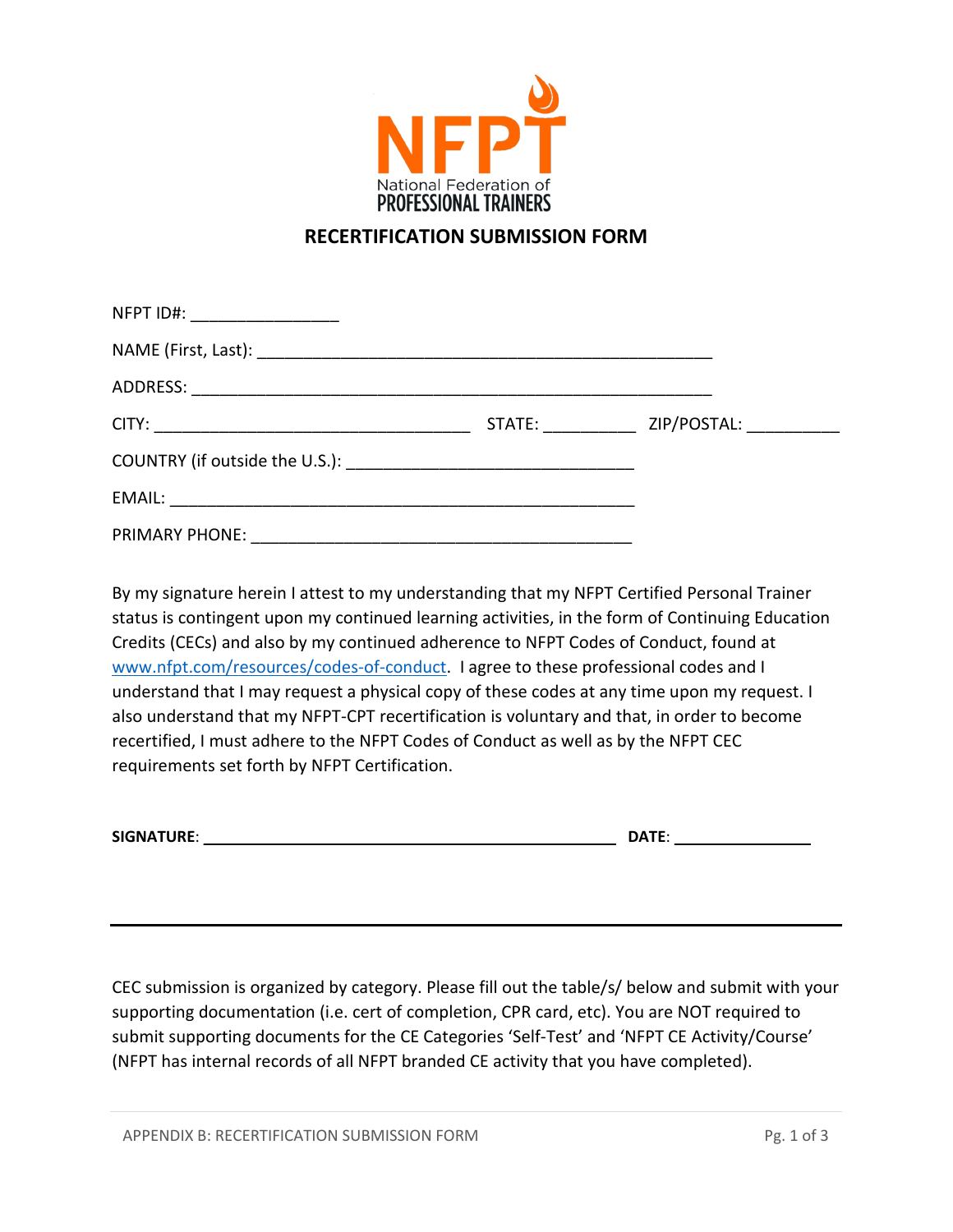| <b>CE CATEGORY</b> (check one): | <b>Emergency Response</b> | Seminar/Event              | NFPT Approved Course | <b>Other</b>         |
|---------------------------------|---------------------------|----------------------------|----------------------|----------------------|
| COURSE PROVIDER                 | <b>TITLE OF COURSE</b>    | <b>COURSE VENUE</b>        | START & END          | TOTAL # OF           |
|                                 |                           | (Online, Hands-on or Both) | DATE OF COURSE       | <b>PARTICIPATION</b> |

|  | (Unline, Hands-on or Both) $\parallel$ DATE OF COURSE | PARTICIPATION<br><b>HOURS</b> |
|--|-------------------------------------------------------|-------------------------------|
|  |                                                       |                               |
|  |                                                       |                               |
|  |                                                       |                               |
|  |                                                       |                               |
|  |                                                       |                               |
|  |                                                       |                               |

| CE CATEGORY: (check one): | <b>Emergency Response</b> | Seminar/Event                                     | <b>NFPT Approved Course</b>   | Other                                              |
|---------------------------|---------------------------|---------------------------------------------------|-------------------------------|----------------------------------------------------|
| <b>COURSE PROVIDER</b>    | <b>TITLE OF COURSE</b>    | <b>COURSE VENUE</b><br>(Online, Hands-on or Both) | START & END<br>DATE OF COURSE | TOTAL # OF<br><b>PARTICIPATION</b><br><b>HOURS</b> |
|                           |                           |                                                   |                               |                                                    |
|                           |                           |                                                   |                               |                                                    |
|                           |                           |                                                   |                               |                                                    |

| <b>CE CATEGORY</b> (check one): Femergency Response<br>Seminar/Event<br>NFPT Approved Course<br>Other |                 |                            |                |               |
|-------------------------------------------------------------------------------------------------------|-----------------|----------------------------|----------------|---------------|
| <b>COURSE PROVIDER</b>                                                                                | TITLE OF COURSE | <b>COURSE VENUE</b>        | START & END    | TOTAL # OF    |
|                                                                                                       |                 | (Online, Hands-on or Both) | DATE OF COURSE | PARTICIPATION |
|                                                                                                       |                 |                            |                | <b>HOURS</b>  |
|                                                                                                       |                 |                            |                |               |
|                                                                                                       |                 |                            |                |               |
|                                                                                                       |                 |                            |                |               |
|                                                                                                       |                 |                            |                |               |
|                                                                                                       |                 |                            |                |               |
|                                                                                                       |                 |                            |                |               |
|                                                                                                       |                 |                            |                |               |
|                                                                                                       |                 |                            |                |               |
|                                                                                                       |                 |                            |                |               |
|                                                                                                       |                 |                            |                |               |
|                                                                                                       |                 |                            |                |               |
|                                                                                                       |                 |                            |                |               |